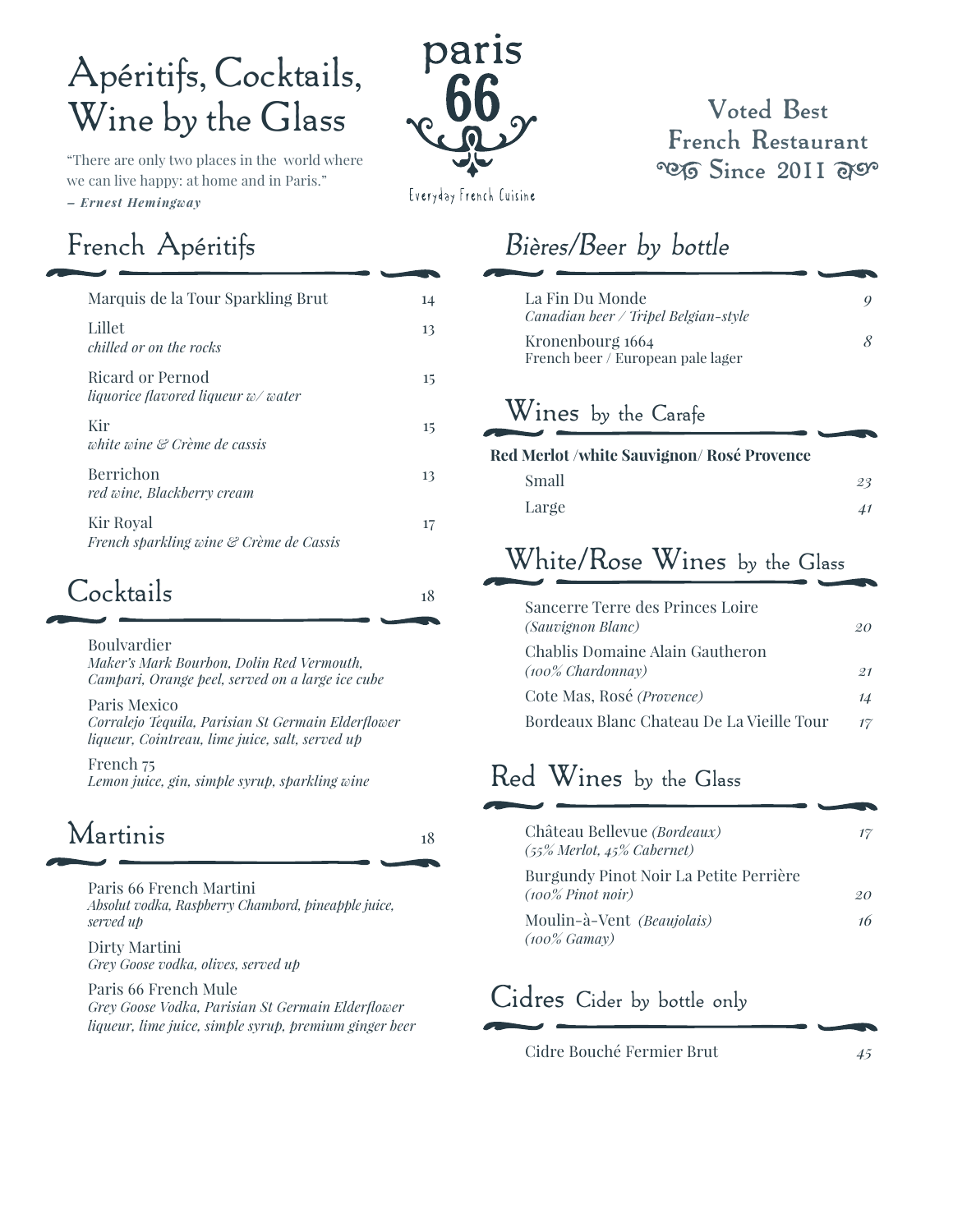# Red Wine Menu

"There are only two places in the world where we can live happy: at home and in Paris." *– Ernest Hemingway*



#### **Voted Best French Restaurant POG Since 2011 ago**

Everyday French Cuisine

## Les vins Rouges

#### **Rhône & sud**

Côte Du Ventoux Les Agapes 59 Domaine de Bérane *(70% Grenache, 25% Syrah and 5% Mourvèdre) Lovely wine after a day's work.* Lirac, Clos Du Mont-Olivet 70 Famille Sablon Joseph *(50% Grenache, 30% Syrah, with Cinsault, Mourvedre & Carignan) Earthy notes, an opaque ruby color, hints of incense, blue and black fruits. Medium body, moderate tannin in the finish.* Châteauneuf du Pape Clos de Mont-Olivet 125 Famille Sablon Joseph *(80% Grenache, 20% Syrah) Gorgeous, with a lush core of raspberry,lavender, blueberry puree flavors gliding through, flecked with anise, violet and incense notes.* **Bourgogne & Beaujolais** Beaujolais Moulin A Vent 70 Domaine les fines Graves *(100% Gamay) Aromas of red cherry, blueberry, and blackberry juice* Bourgogne Pinot Noir 75 La Petite Perrière *(100% pinot noir) nice ruby color. It is aromatic on the nose with stylish aromas of red berries and floral nuances.* Givry Sous La Roche Michel Sarrazin' 90 *(100% pinot noir) Dark ruby color. Red fruit aromas are very intense. Easy drinking and full of flavors. It possesses a good balance with round tannins and a natural freshness that makes it clean on the finish.* **Bourgogne** Chassagne Montrachet 135 Les Chambres Henry Prudhon & Fils *(100% pinot noir) Delicate aromas of earthy red ruby, wild strawberry and tart cherry and hint of spice and violet.* Pommard 219 Domaine Billard Père et fils *(100% Pinot noir ) Nose of ripe fruit and slightly jam. simple but intense. Full mouth, round buttery notes and cherries.* **Loire** Bourgueil Grand Mont

> Domaine Bruno Dufeu 62 *(100% Cabernet franc) Dark purple color, Ripe and generous note of black fruit, pepper notes, and limestone with fine tannin finish.*

#### **Bordeaux**

| Château Bellevue                                                                                                                                                                                                  | 64  |
|-------------------------------------------------------------------------------------------------------------------------------------------------------------------------------------------------------------------|-----|
| (Bordeaux Superieur)<br>(55% Merlot, 45% cabernet Sauvignon) With its deep red color and nose<br>of red fruits, it is slightly spicy, round in the mouth. Full and fleshy. A<br>nice length and pleasant tannins. |     |
| Château Magneau<br>Graves                                                                                                                                                                                         | 74  |
| (40% Merlot 60% cabernet Sauvignon)Deep purple color. Aromas<br>combine truffle, violet, and blackcurrants. Hint of smoke and cocoa.                                                                              |     |
| Pomerol, Château Vieux Chevrol<br>Lalande De Pomerol                                                                                                                                                              | 90  |
| (80% Merlot 10% cabernet sauvignon 10% cabernet Franc) Quite<br>compact with earthy, spices, some herbs, tobacco and a touch of violet<br>and liquorice.                                                          |     |
| St Émilion Grand Cru<br>Château l'etoile De Clotte                                                                                                                                                                | 105 |
| (90 % Merlot, 5% cabernet Sauvignon 5% cabernet Franc) A red with<br>soft and velvety tannins. Ripe fruits & a medium finish coffee, Sweet<br>tobacco and red fruits.                                             |     |
| Margaux<br>Château Les Baraillots                                                                                                                                                                                 | 125 |

 *(50% cabernet Sauvignon, 30% Merlot, 10% cabernet Franc 10% petit Verdot) Classic Margaux perfume of violets, spices and fresh cherries. Soft and complex in the mouth and closing with soft ripe tannins.*

# Paris 66 Special Bottles

#### **Bordeaux**

**Bo** 

|           | 2017 Château Lafite Rothschild<br>Pavilla grand Cru             | 1650 |
|-----------|-----------------------------------------------------------------|------|
|           | 2002. Château Palmer<br>Margaux                                 | 680  |
|           | 2003 Château Pichon-Longueville<br>Pouillac                     | 550  |
| Bourgogne |                                                                 |      |
|           | 1996 Gevrey-Chambertin Domaine Bachelet<br>ter Cru Les Corbeaux | 550  |
|           | 2015 Gevrey-Chambertin Joseph Drouhin<br>ter Cru Cazetiers      | 350  |
|           | 2014 Clos Vougeot<br>Louis Jadot Grand Cru                      | 550  |
|           | 1971 Hospices de Beaune Joseph Drouhin                          | 1650 |
|           | 2016 Pommard Remoissenet<br>ter Cru Les Grands Epenots          | 310  |